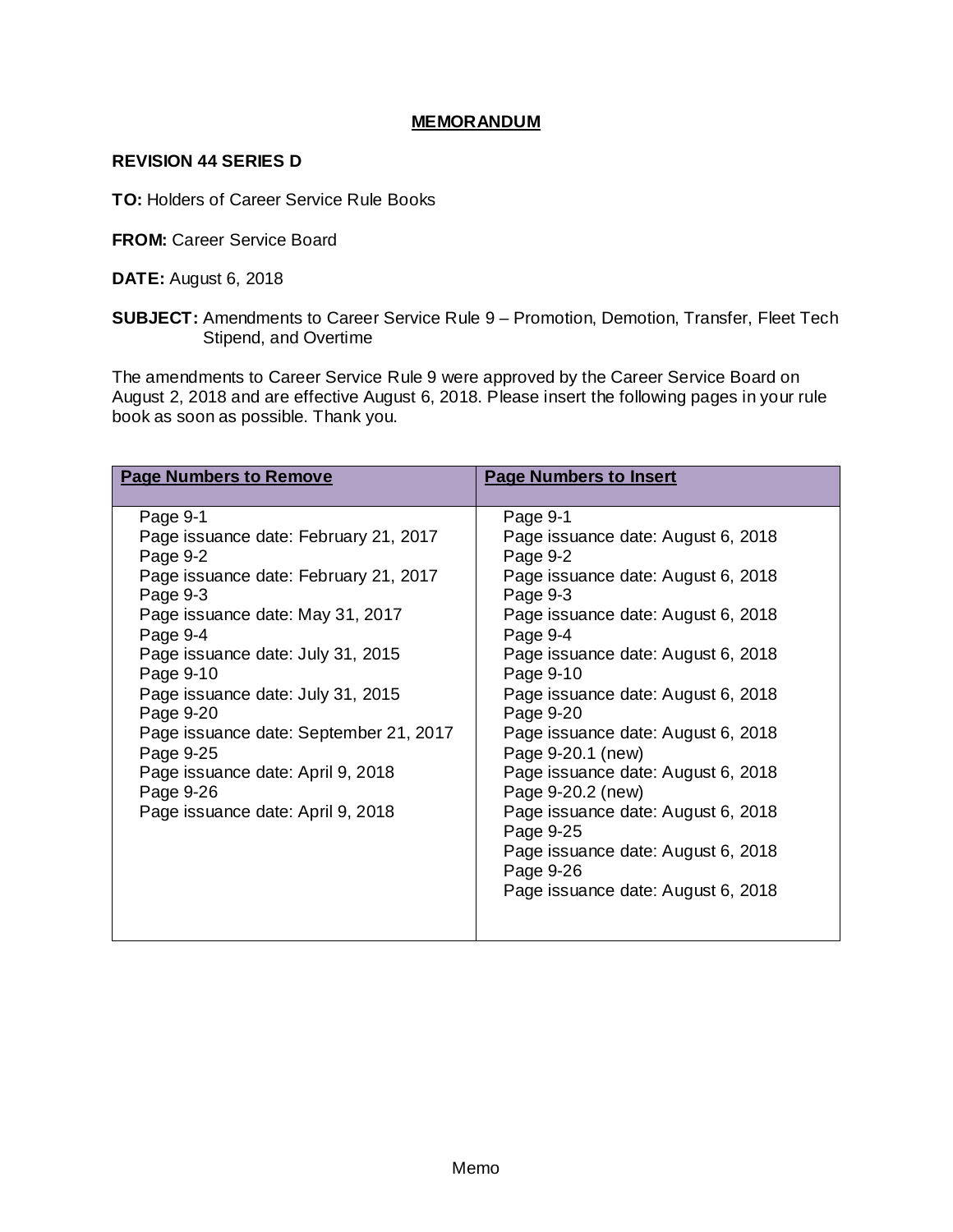### **RULE 9 PAY ADMINISTRATION**

### Purpose statement:

The purpose of this rule is to explain the establishment and administration of pay practices (except merit increases and merit payments), and hours of work.

#### Section 9-5 Definitions

(Revised February 21, 2017; Rule Revision Memo 25D)

- A. Classification series: The arrangement in sequence of classes that are alike in the kind but not in level. For the purposes of a market adjustment within the salary range, a classification series shall include first line supervisors and lead workers.
- B. Demotion: An appointment of an employee to a position in a lower classification as defined in Career Service Rule 1 **DEFINITIONS**.
- C. Emergency: An emergency shall include the following events: fire, flood, catastrophe, severe weather conditions that impact public safety or essential services; other unforeseeable emergency where a station must be staffed and another employee is not available for work; or an occurrence affecting the general public which requires immediate action. A declared emergency shall mean an emergency declared by the Mayor or an appointing authority that complies with the definition of emergency stated above.
- D. Essential city services: The determination of what constitutes an essential City service shall be made at the discretion of appointing authorities.
- E. Market Conditions: Factors and trends in the market as determined by a compensation analysis that may affect compensation rates such as the supply and demand of workers.
- F. Pay Factors: When setting pay, appointing authorities shall base their decision on the following pay factors:
	- 1. Market conditions;
	- 2. Related experience;
	- 3. Previous work record;
	- 4. Education and/or certification;
	- 5. Internal equity; and
	- 6. Level of responsibility accepted.

(Revised August 6, 2018; Rule Revision Memo 44D)

Page issuance date: August 6, 2018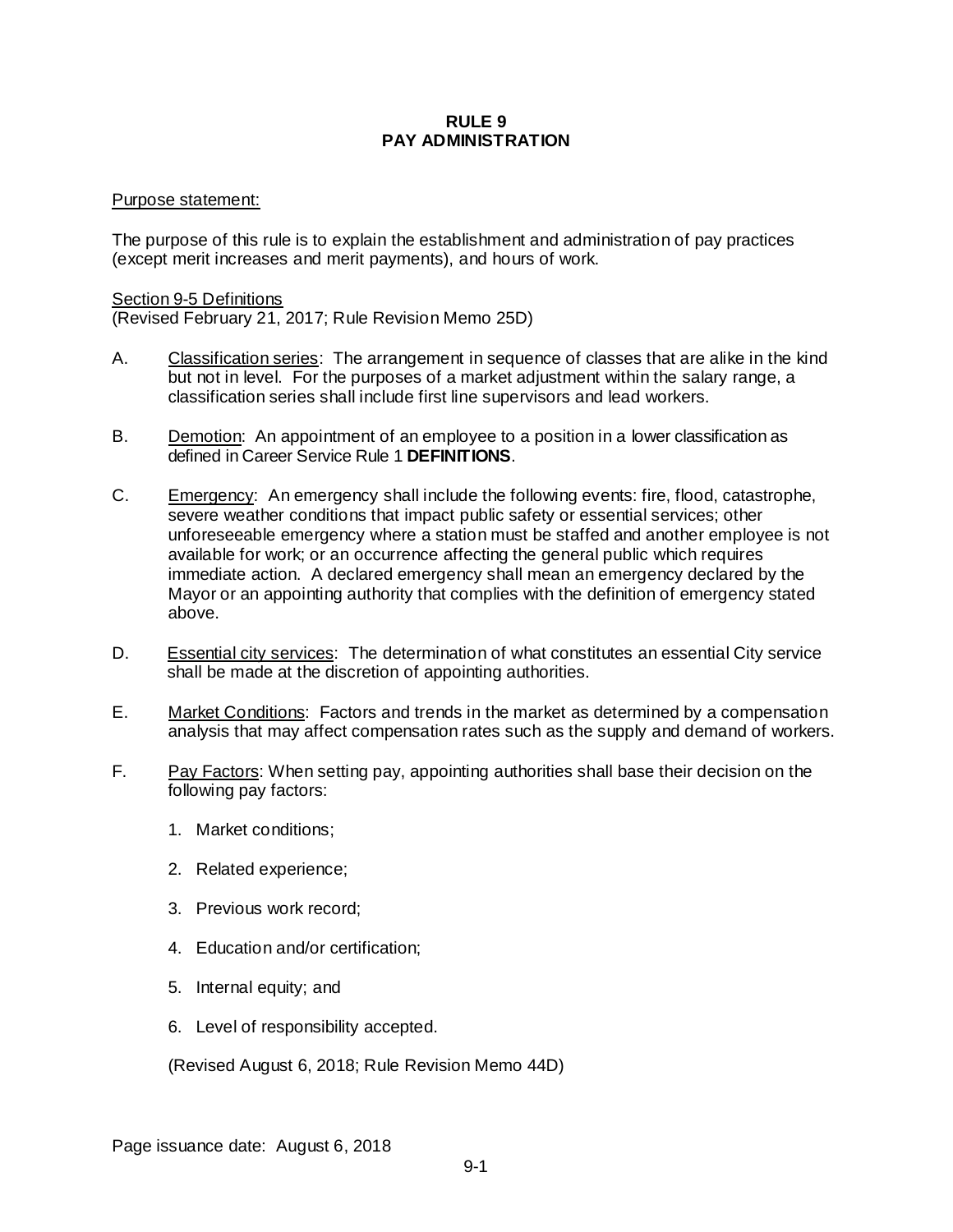- G. Promotion: An appointment of an employee to a position in a higher classification as defined in Career Service Rule 1 **DEFINITIONS**.
- H. Re-allocation: The formal process of assigning an existing position to its proper classification on the basis of the duties performed and the responsibilities exercised.
- I. Promotional re-instatement: A promotion of an employee resulting from referral from a re-instatement list as further defined in Career Service Rule 1 **DEFINITIONS**.
- J. Re-instatement: An appointment of a laid off employee resulting from referral from a reinstatement list as defined in Career Service Rule 1 **DEFINITIONS**.
- K. Re-promotion: A promotion of an employee to a position in a higher classification as further defined in Career Service Rule 1 **DEFINITIONS**. Appointments that meet the definition of a promotional re-instatement are not re-promotions.
- L. Transfer: An appointment of an employee to a position in a lateral classification as defined in Career Service Rule 1 **DEFINITIONS**.

### Section 9-6 Designees

Appointing authorities, including the Office of Human Resources ("OHR") Executive Director, may delegate any authority given to them under this Rule 9 to a subordinate employee.

### Section 9-10 Pay practices

- A. Pay practices include, but are not limited to items such as pay when first employed, changes in pay resulting from changes in position or classification, differentials, overtime pay, standby pay, merit increases and merit payments.
- B. The kind and level of pay practices for Career Service employees shall be determined by the Career Service Board ("Board") following a survey of other employers or based on the City's needs.
- C. Applicability to Deputy Sheriffs: None of the provisions of this Rule 9 shall apply to employees who hold positions in classifications in the Undersheriff pay schedules.

# Section 9-20 Pay When First Employed

(Revised December 21, 2012; Rule Revision Memo 66C)

- A. An appointing authority may set pay for a new employee higher than the range minimum (but not to exceed the range maximum of the applicable pay range) if necessary to obtain the services of an unusually well-qualified person.
- B. The appointing authority may decide to appoint an employee at a pay rate higher than the range minimum if the appointing authority determines that one or more of the pay factors defined in this Rule 9 justify such a starting salary. In any event, qualifications of the new employee should exceed the minimum qualifications stated in the classification specification, and internal equity shall be considered.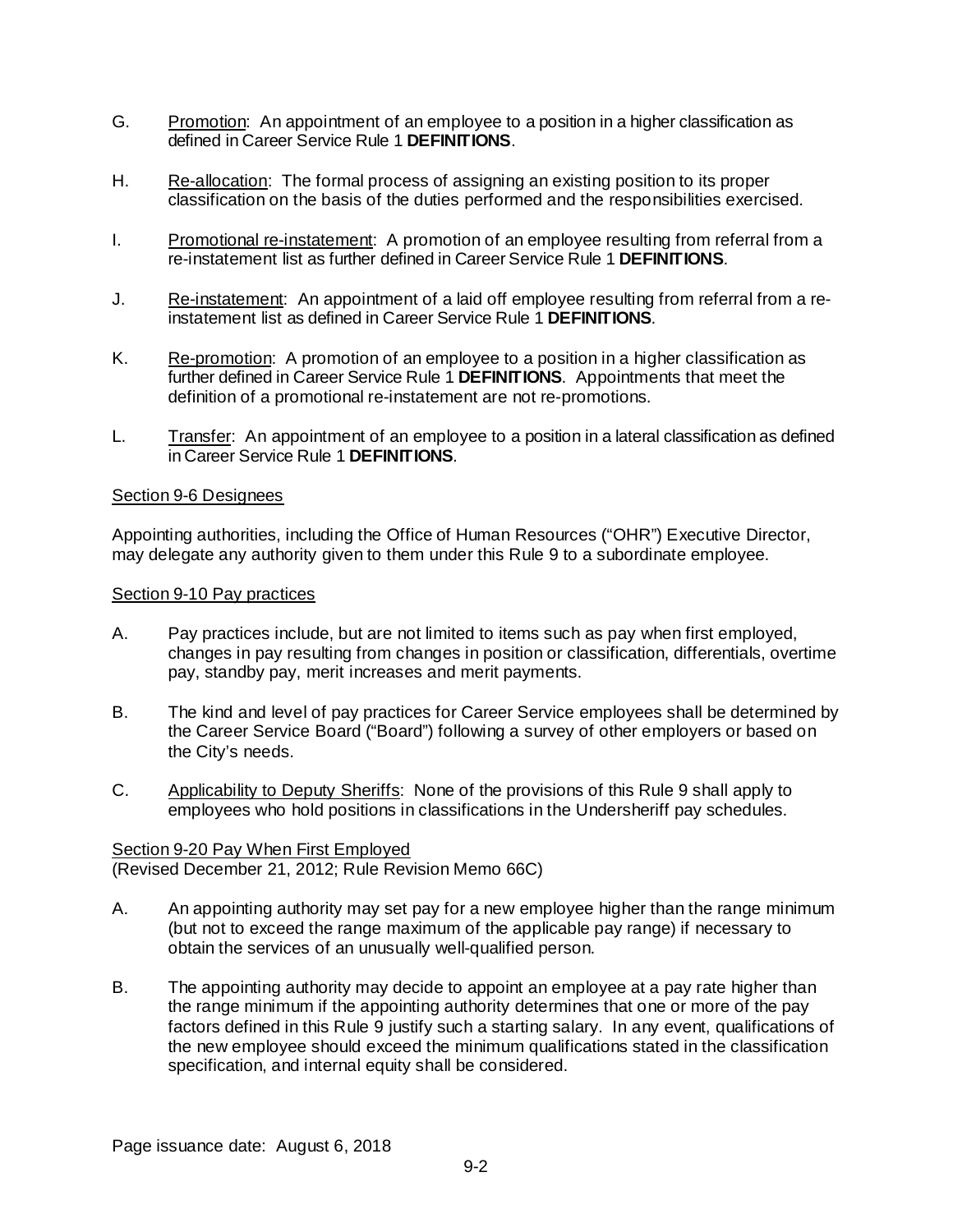### Section 9-30 Changes in Classification and Pay (Revised October 17, 2010; Rule Revision Memo 47C)

- A. A change in an employee's classification may occur through promotion, transfer, demotion, re-allocation, or promotional re-instatement. (Revised November 18, 2015; Rule Revision Memo 15D)
- B. Retroactive pay changes shall not extend into the prior fiscal year, unless approved by the OHR Executive Director or designee. (Revised November 7, 2016; Rule Revision Memo 22D)

9-31 Promotion and re-promotion (Revised August 6, 2018; Rule Revision Memo 44D)

- A. Upon promotion an employee's pay shall be set by the appointing authority in accordance with the pay factors defined in this Rule 9. The pay shall not be lower than the range minimum or greater than the range maximum of the pay range for the new classification. The recommended increase upon promotion is eight percent (8%).
- B. Demotion and subsequent re-promotion:
	- 1. If an employee demotes without a loss in pay, that employee is not eligible for an increase in pay upon re-promotion if such re-promotion occurs within twelve months following the date of the demotion.
	- 2. In all other circumstances, an employee being re-promoted will have their pay set under the provisions of paragraph 9-31 A.

# 9-32 Transfers

(Revised August 6, 2018; Rule Revision Memo 44D)

When an employee transfers positions within the same classification, or transfers from one classification to another classification with the same range minimum, the employee shall receive the same pay as before the transfer unless the employee is transferring from on-call status to limited or unlimited status or vice versa and internal equity warrants a pay adjustment. If the employee's pay upon transfer will be more than the range maximum of the new pay range of the new classification the employee's pay shall be set at the range maximum of the pay range of the new classification.

9-33 Demotion (Revised August 6, 2018; Rule Revision Memo 44D)

- A. Voluntary demotion:
	- 1. A voluntary demotion is a demotion initiated through the request or application of an employee.
	- 2. When an employee voluntarily demotes, pay shall be set by the appointing authority in accordance with the pay factors defined in this Rule 9 and shall not be lower than the range minimum or greater than the

Page issuance date: August 6, 2018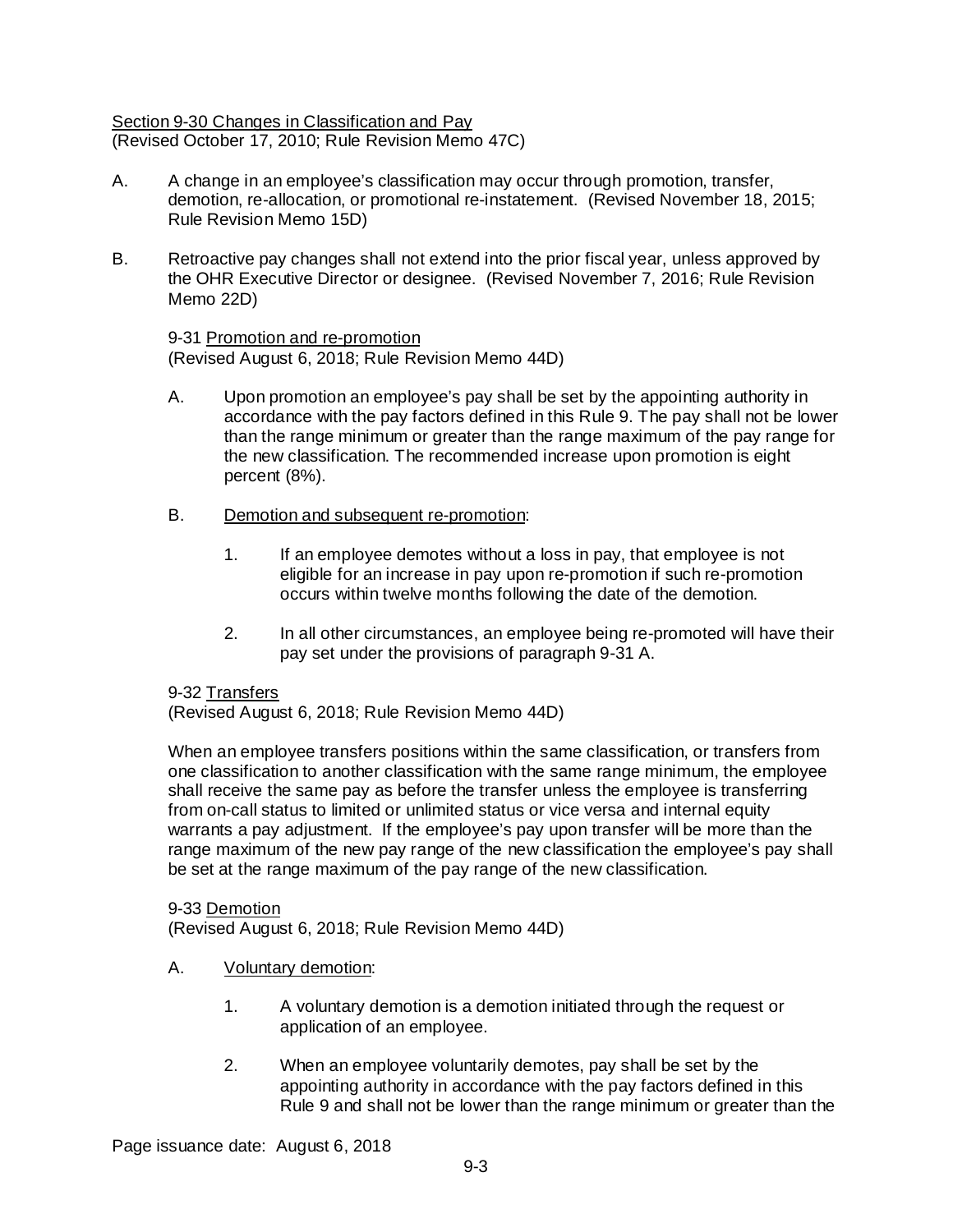range maximum of the pay range for the new classification. Before the pay can be set at a rate lower than the employee's current pay rate, the employee must agree to the reduction. If the parties cannot agree on the amount of the reduction, the voluntary demotion will not occur.

- B. Demotion in lieu of lay-off: Upon a demotion in lieu of lay-off, the employee shall continue to receive the pay rate he or she earned before the demotion unless this exceeds the range maximum of the pay range of the new classification, in which case the employee shall receive the range maximum of the pay range of the new classification.
- C. Involuntary demotion:
	- 1. An involuntary demotion is a demotion initiated:
		- a. Through disciplinary action in accordance with Rule 16 **DISCIPLINE AND DISMISSAL**; or
		- b. In lieu of separation during employment probation in accordance with Rule 5 **APPOINTMENTS AND STATUS**.
	- 2. When an employee is involuntarily demoted, pay shall be set by the appointing authority. At least an eight percent (8.0%) reduction shall be required, however pay shall not be lower than the range minimum or greater than the range maximum of the pay range for the new classification.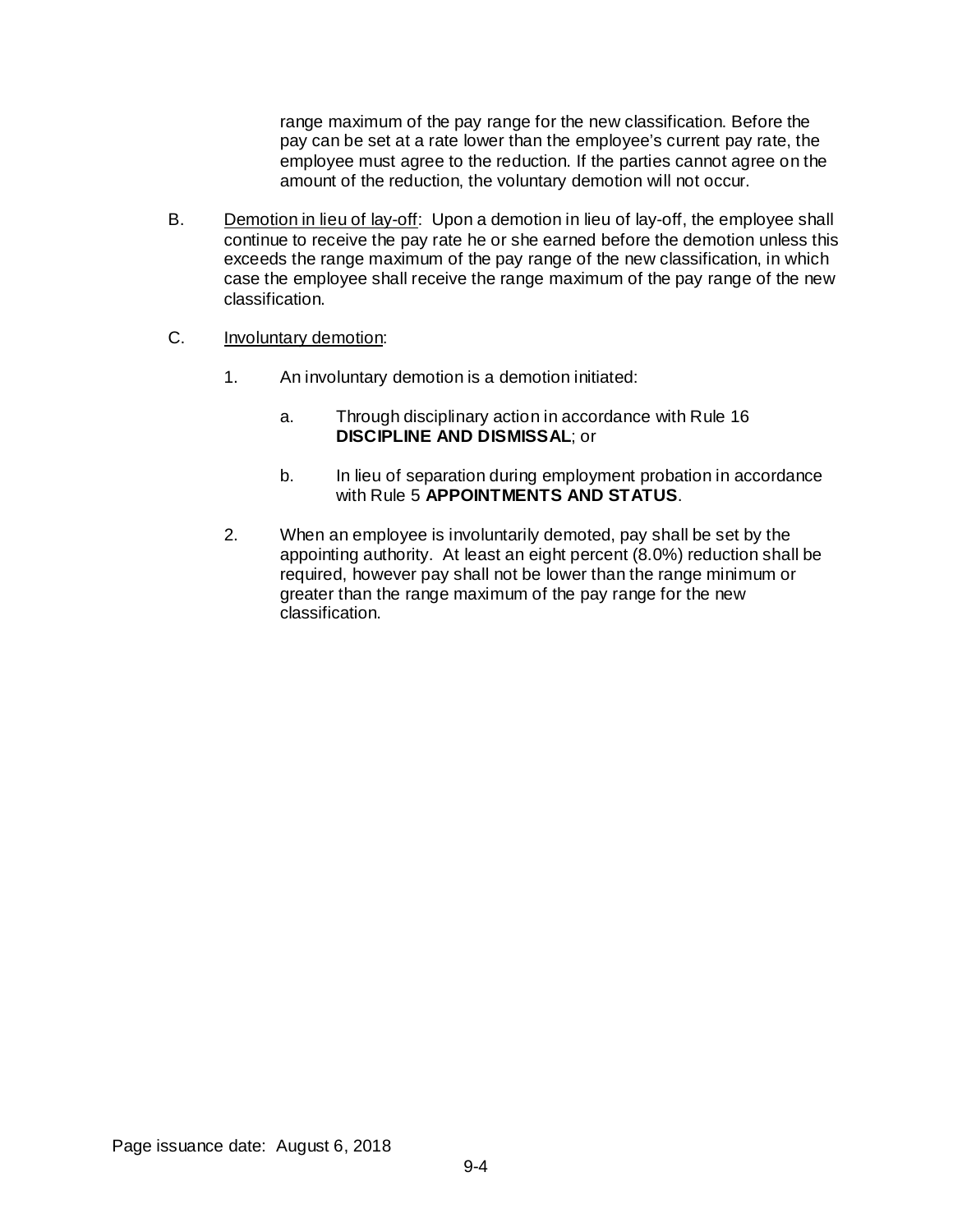- C. The pay shall be ten percent (10%) of the current hourly rate of pay for each hour worked in the next higher level classification. The pay shall be fifteen percent (15%) of the current hourly rate of pay for each hour worked in the second higher level classification and above.
- D. The total base pay for any pay period, excluding overtime and shift differential, shall not exceed the range maximum of the higher level classification (Revised October 17, 2010; Rule Revision Memo 47C).

# 9-53 Health Care Differential

- A. Career Service employees who are employed by Denver Health and Hospital Authority ("DHHA") in classifications in the Healthcare occupational group are eligible for health care differentials paid to comparable classifications at DHHA. (Revised July 31, 2015; Rule Revision Memo 12D)
- B. The differentials, eligibility criteria and rates shall be established by DHHA.

# 9-54 **RESERVED FOR FUTURE USE**

(Revised August 6, 2018; Rule Revision Memo 44D)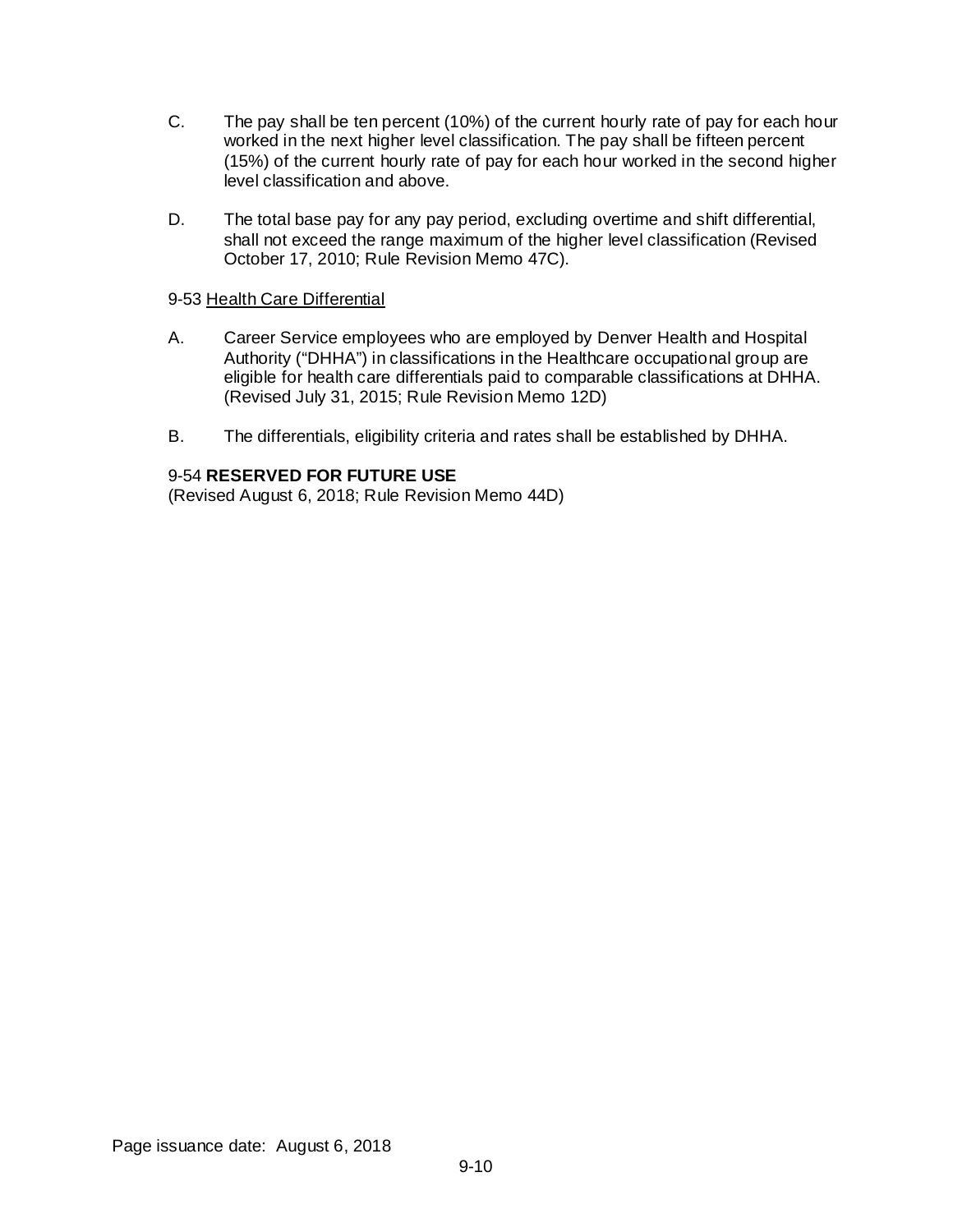- D. An appointing authority may offer up to, but may not exceed, a relocation assistance payment of \$7,500. The amount of the offer is to be determined by the appointing authority with considerations given to the distance of the move, the size of the household involved in the move, etc. The relocation assistance payment will not be grossed-up to cover taxes and other deductions on behalf of the candidate.
- E. A request to provide relocation assistance must be approved by the appointing authority and the OHR Executive Director before relocation assistance is included in an offer. The appointing authority's approval indicates sufficient existing budget funds to cover the expense.
- F. The candidate is eligible to receive relocation assistance as a one-time payment (less applicable taxes and other deductions) within his or her first month of employment. The candidate is not required to submit qualifying expenses documentation to Accounts Payable, but the candidate should work with his or her tax advisor to appropriately declare the qualifying expenses to the IRS.
- G. The employee receiving relocation assistance must remain employed by the City for two (2) years. If the employee voluntarily terminates employment prior to serving two (2) years, the employee must repay part of the relocation assistance. The amount of the repayment shall be pro-rated for each year of service. The repayment of the relocation assistance shall be deducted from the employee's final paycheck. Any remainder shall be paid by the employee to the City within 30 days of the employee's last day of employment with the City. These terms must be included in the employment offer letter, and the employee receiving the relocation assistance shall acknowledge acceptance of these terms when signing the employment offer letter. Payment of relocation assistance and the employee's acceptance of these terms shall not constitute an employment contract.

9-68 Fleet Technician Certification Stipend (Revised August 6, 2018; Rule Revision Memo 44D)

- A. An appointing authority may pay an employee within eligible classifications the fleet technician certification stipend if the following conditions have been met:
	- 1. The employee is in a full-time, unlimited position;
	- 2. The appointing authority has determined that the employee's position requires that the employee use the skills obtained by the certification fifty percent (50%) or more of the time;
	- 3. The classification specification for the employee's classification does not require the certification for all incumbents of that classification; and
	- 4. The employee demonstrates a proficiency in the area of certification by passing a test from the certifying organization, according to procedures established by the appointing authority.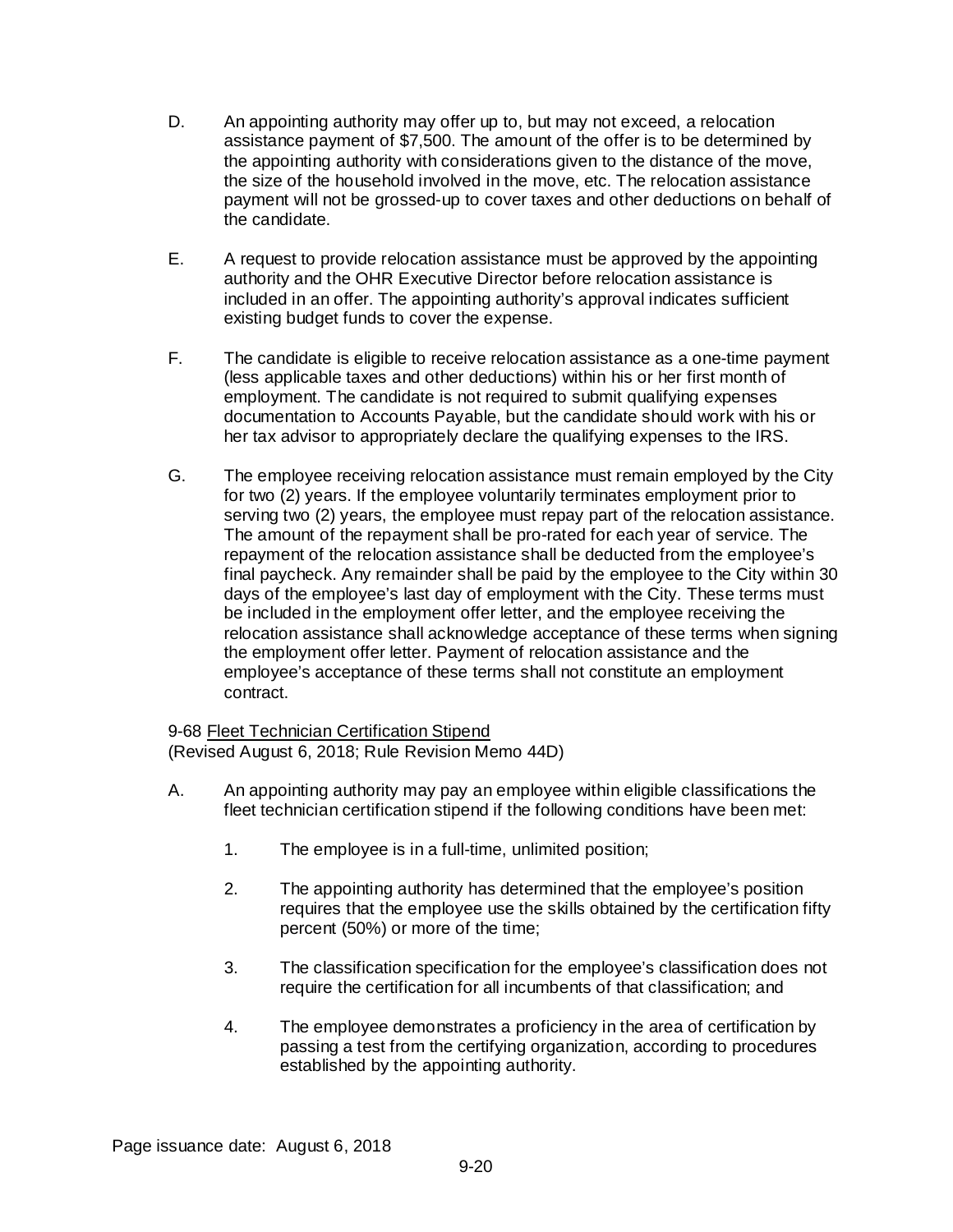- B. Eligibility for the stipend is based on the employee's classification title, type of certification, and whether the certification is issued by an approved national certification and testing board. The order of completion shall be established by the appointing authority based on the duties assigned to eligible positions. Eligible classifications are:
	- 1. Fleet Technician, including Fleet Technician I, Fleet Technician II, Fleet Technician III and Fleet Technician Lead. Eligible certification and testing boards and certifications include:
		- a. Automotive Service Excellence (ASE):
			- i. Automobile & Light Truck Certification Tests (A1 A9)
			- ii. Medium-Heavy Truck Certification Tests (T1 T8)
			- iii. Collision Repair & Refinish Certification Tests (B2 B5)
			- iv. Alternate Fuels Certification Test (F1)
			- v. Advanced Engine Performance Specialist Certification Test (L1)
			- vi. Electronic Diesel Engine Diagnosis Specialist Certification Test (L2)
			- vii. Light Duty Hybrid/Electric Vehicle Specialist Certification Test (L3)
		- b. Emergency Vehicle Technician Certification Commission Inc. (EVT):
			- i. Ambulance Tests  $(EO E4)$
			- ii. Airport Rescue and Fire-Fighting Tests (A1 A3, F1, F4)
			- iii. Law Enforcement Vehicle Installation Test (L1)
		- c. CNG issued by Natural Vehicle Gas Institute (NVGi):
			- i. Certified Natural Gas (CNG)
	- 2. Fleet Collision Technician. Eligible certification and testing boards and certifications include:
		- a. I-CAR:
			- i. Aluminum Structural Technician, Level 1 3
			- ii. Estimator, Level  $1 3$
			- iii. Non-Structural Technician, Level  $1 3$
			- iv. Steel Structural Technician, Level 1 3
			- v. Refinish Technician, Level 1 3
			- vi. Production Management, Level 1 3
			- vii. Electrical / Mechanical Technician, Level 1 3
		- b. Automotive Service Excellence (ASE):
			- i. Collision Repair & Estimating (B2 B6)
- C. The effective date of the fleet technician certification stipend shall be the beginning of the first workweek following the appointing authority's determination

Page issuance date: August 6, 2018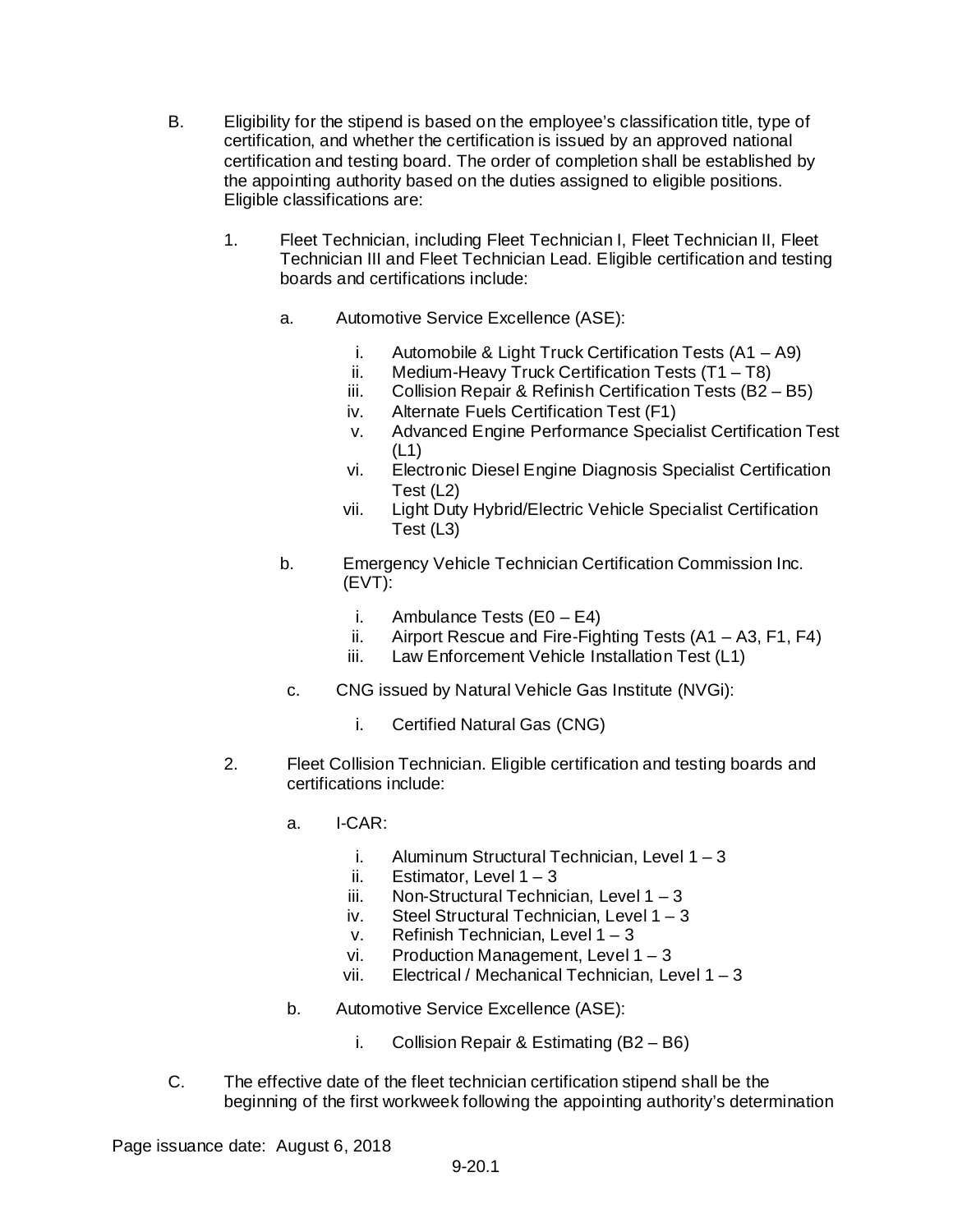that the employee successfully passed the applicable certification test. The employee must provide a copy of passing test results to their supervisor and must provide proof of renewal and recertification at the appropriate time in order to continue receiving the stipend. The employee is responsible for notifying their supervisor if a certification expires and they fail to renew it.

D. Employees who are eligible for the fleet technician certification stipend shall receive a stipend per pay period based on the level of proficiency demonstrated by that employee:

| # Certifications       | Fleet        | Fleet         | Fleet                  | Fleet      |
|------------------------|--------------|---------------|------------------------|------------|
|                        | Technician I | Technician II | Technician III /       | Technician |
|                        |              |               | <b>Fleet Collision</b> | Lead       |
|                        |              |               | Technician             |            |
| Successful             | \$30         | \$30          | \$30                   | \$45       |
| Completion of four (4) |              |               |                        |            |
| Certifications         |              |               |                        |            |
| Successful             | N/A          | \$50          | \$50                   | \$90       |
| Completion of eight    |              |               |                        |            |
| (8) Certifications     |              |               |                        |            |
| Successful             | N/A          | N/A           | \$75                   | \$135      |
| Completion of twelve   |              |               |                        |            |
| (12) Certifications    |              |               |                        |            |
| Successful             | N/A          | N/A           | \$100                  | \$180      |
| Completion of fifteen  |              |               |                        |            |
| (15) Certifications    |              |               |                        |            |

- E. When an employee changes positions and the skills are not a requirement of the new position, the fleet technician certification stipend shall cease.
- F. The appointing authority retains the right to revoke eligibility for the stipend for any business-related reason, at any time.

# Section 9-70 Hours of Work

# 9-71 Standard Work Week

- A. The five (5) day forty (40) hour week shall be the standard work week for employees of the Career Service.
- B. Standard work hours shall be eight (8) hours per day, excluding the meal period. In certain cases, because of the character of the work, it may be necessary for an employee to be required to eat a meal while working. When the meal period is spent predominantly for the benefit of the City, the employee shall be paid for the entire meal period (Effective October 10, 2008; Rule Revision Memo 32C).
- C. Appointing authorities shall be responsible for establishing daily work schedules.
- D. The work week shall begin on Sunday and end on Saturday unless otherwise designated by the appointing authority.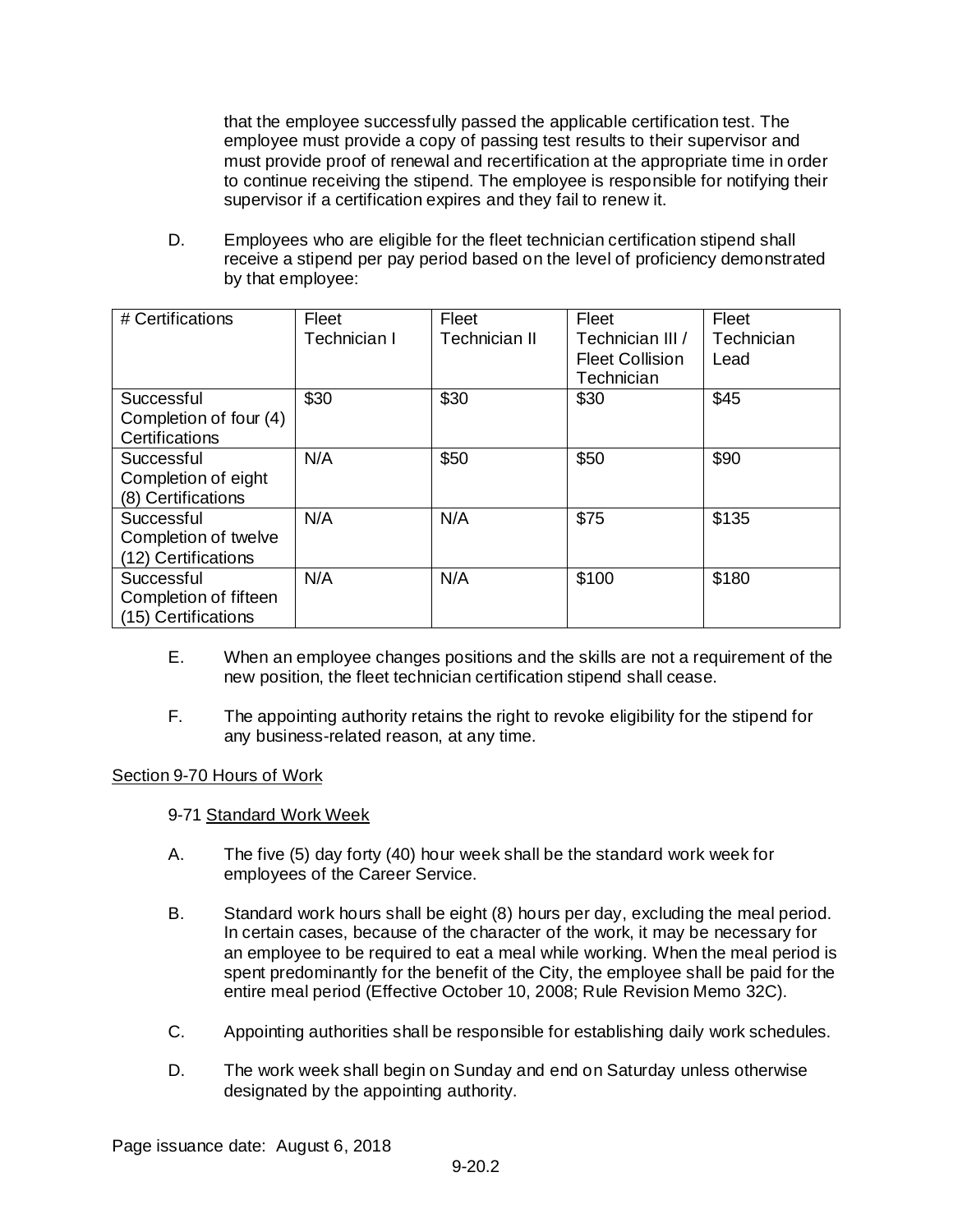9-93 Overtime Exceptions

(Revised April 9, 2018; Rule Revision Memo 38D)

- A. Employees in overtime exempt classes as defined by the FLSA shall not receive overtime pay, except in the following situations:
	- 1. Based on community practice, the OHR Executive Director may grant an exception to the overtime exclusion for a designated classification or classifications. The overtime rate shall be one and one-half (1½) times the hourly rate of pay applicable to that position.
	- 2. Career Service employees who are employed by the City and County of Denver and work for DHHA in exempt classifications in the Healthcare occupational group shall receive the same exceptions to overtime exclusion as comparable classifications at DHHA, not in the Career Service.
	- 3. Upon the request of an appointing authority, the OHR Executive Director may grant an exception to the overtime exclusion for a specified period of time when the employee or employees will provide services for the City during declared emergencies or when compelling operational needs exist. The overtime rate shall be the straight time hourly rate of pay applicable to that position, however if the employee performs greater than forty (40) hours of non-exempt services in the work week, the overtime rate shall be one and one-half (1½) times the hourly rate of pay applicable to that position.
	- 4. Based on community practice, as approved by the OHR Executive Director, FLSA overtime exempt, first level supervisory classes shall receive overtime only under the circumstances outlined below:
		- a. Scheduled overtime occurring in a holiday week;
		- b. Overtime related to after-hour emergency response duties;
		- c. Publicly scheduled events requiring infrastructure support; and
		- d. Snow removal activities.

The overtime rate shall be one and one-half  $(1\frac{1}{2})$  times the hourly rate of pay applicable to that position.

5. Upon the request of an appointing authority, the Office of Human Resources may grant an exception to the overtime exclusion for employees assigned to a classification below Director when the employee will provide snow removal and snow operations duties for the City. The overtime rate shall be the straight time hourly rate of pay applicable to that position, however if the employee performs greater than forty (40) hours of non-exempt services in the workweek, the overtime rate shall be